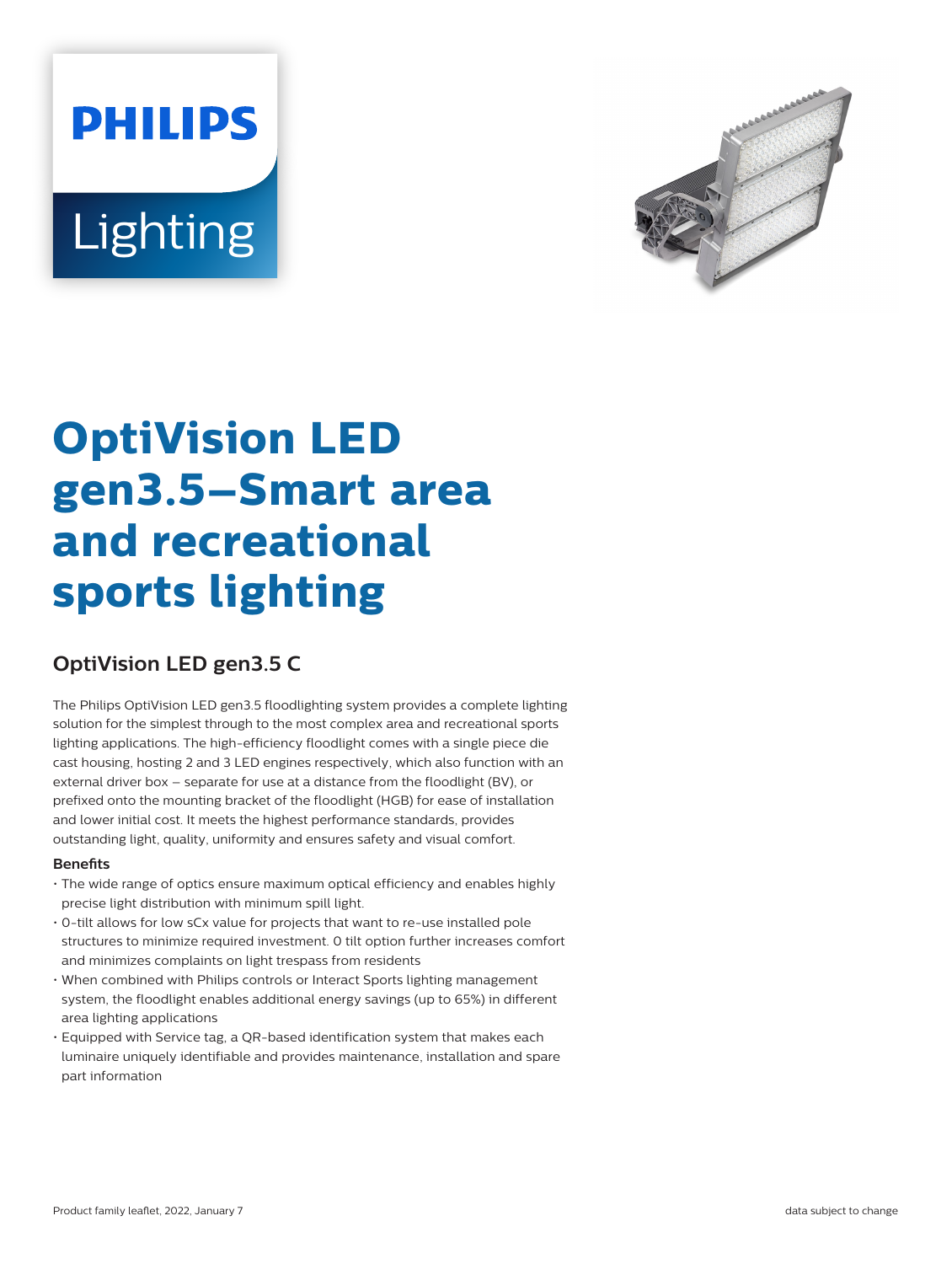## **OptiVision LED gen3.5 C**

#### **Features**

- Single piece pressure die cast housing, with a protection level of IP66 against dust and water
- Wide range of ambient temperature tolerance making it suitable for a variety of sports and area lighting applications
- Option to add additional accessories to have the best in class spill light, 0 tilt, glare and up-light control
- Single High-power driver with IP66 protection pressure die cast housing and 10kV surge protection

#### **Application**

- Logistics areas (Ports)
- Apron lighting (Airports), Parking and Industrial areas
- Recreational sports lighting applications (Football, Hockey, Basketball, Golf, Tennis, etc)

#### **Versions**









**OptiVision LED OptiVision LED OptiVision LED OptiVision LED**